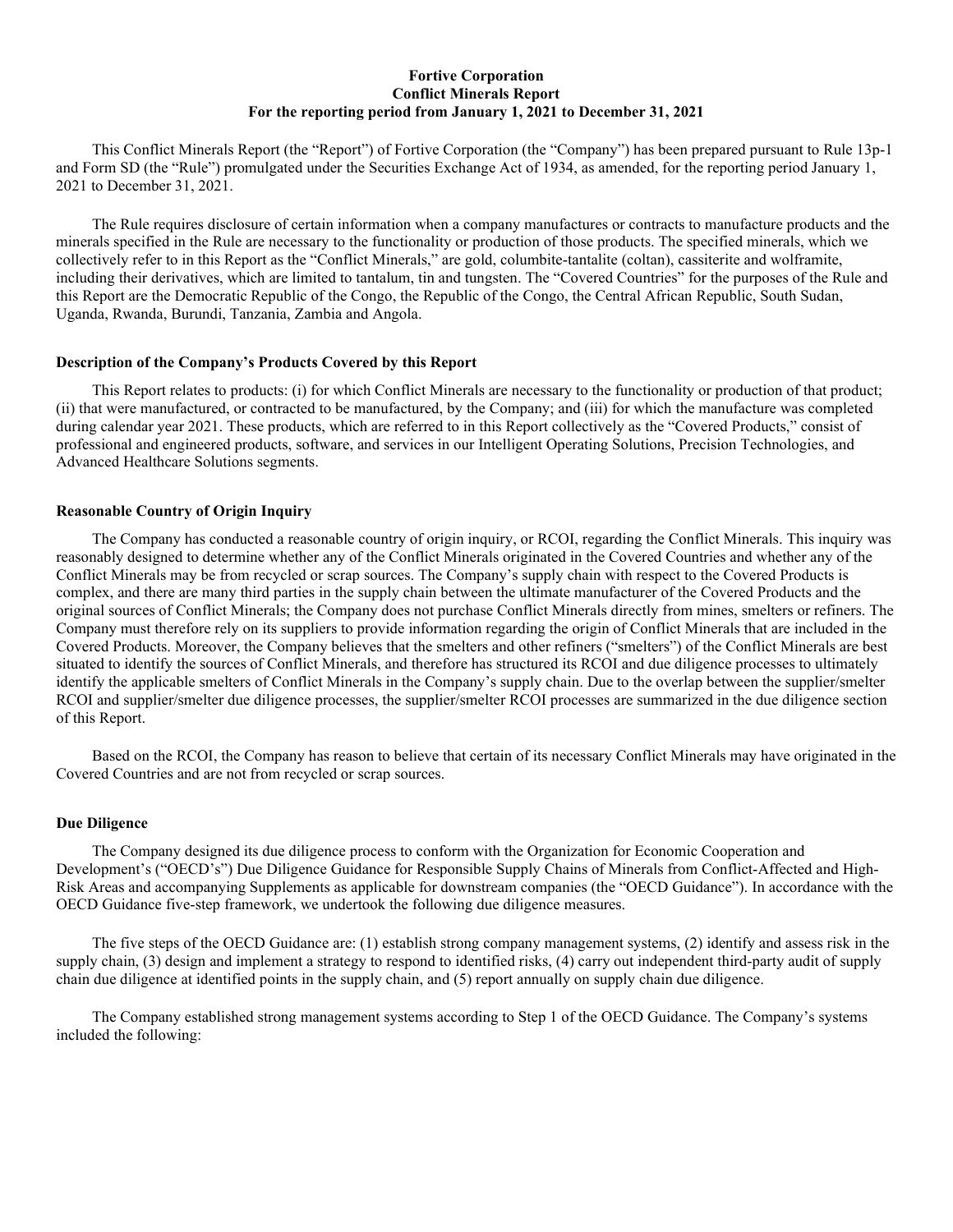• Policy. The Company adopted a policy related to the Conflict Minerals (the "Company Policy"), incorporating the standards set forth in the OECD Guidance. The policy states the Company's commitment to sourcing components and materials from companies that share its values regarding respect for human rights, integrity and environmental responsibility and complying with the OECD Guidance and Section 1502 of the Dodd-Frank Act. The Company Policy also provides that the Company will exercise due diligence with its suppliers consistent with the OECD Due Diligence Guidance for Responsible Supply Chains of Minerals from Conflict-Affected and High-Risk Areas. In addition, the Company Policy provides that the Company will communicate to its suppliers its expectation that the suppliers commit to sourcing only from conflict-free smelters. Under the Company Policy, each Company supplier is required to provide completed Responsible Minerals Initiative ("RMI") Conflict Minerals Reporting Template (the "Template") declarations. The Company Policy is available at www.fortive.com under the heading "Investors" and sub-heading "Corporate Governance."

- Internal Management Structure. The Company has implemented an internal management structure to execute the RCOI and due diligence process. The structure consists of a member of Company senior management with overall responsibility for the RCOI and the due diligence process; a member of the Company's corporate procurement department with dedicated responsibility for the design and execution of the RCOI and due diligence process; and an appointed employee at each of the Company's operating companies with responsibility for discharging the operating company's responsibilities in connection with the RCOI and due diligence process.
- Design of Supplier Engagement Process. The Company implemented a process to collect required supplier and smelter RCOI and due diligence data. Details on the supply chain data gathering process are provided below.
- Strengthen Company Engagement With Suppliers. The Company directly engaged suppliers as further discussed below.
- Grievance Mechanism. The Company has established a dedicated channel that provides a mechanism to report violations of our policies or other concerns by contacting conflictminerals@fortive.com.

The Company designed its supplier due diligence process to identify the smelters and assess risk in the Company's supply chain in accordance with Step 2 of the OECD Guidance. The Company's supplier due diligence process included the following:

- The Company identified the suppliers that presented the greatest risk in the Company's supply chain and emailed to each such supplier a copy of the Company Policy and a link to the Template and requested that such supplier return to the Company a completed Template with respect to all components and materials that such supplier provides to the Company.
- As necessary, the Company educated suppliers regarding the reasons for requesting the Conflict Minerals data and answered supplier questions relating thereto.
- The Company followed up with the suppliers that did not respond to the Company's initial outreach, and also followed up with suppliers who submitted data that appeared to be incomplete or incorrect.
- The Company amalgamated supplier provided smelters into a single unique list of smelters.

Some of the Company's suppliers were unable to identify the smelters or countries of origin in their supply chain, some suppliers responded by providing information related to all of the items the supplier produces without identifying smelters specific to the items purchased by the Company, and some suppliers included names of smelters that we believe may have been misidentified as smelters or that are not operational. The Company followed up with the suppliers that did not respond to the Company's initial outreach, and also followed up with suppliers that submitted data in the Template that appeared to be incomplete or incorrect.

With respect to each smelter identified by the Company's supply chain that declared directly or through their relevant industry association that they did not source from the Covered Countries, and were not recognized as conflict free by the RMI's Responsible Minerals Assurance Process ("RMAP"), the Company, with the assistance of Claigan Environmental Inc., an outside consultant, reviewed publicly available information to determine if there was any contrary evidence to the smelter's declaration. In connection with Step 4 of the OECD, with respect to each smelter identified by the Company's supply chain that is sourcing from or as to which there is reason to believe may be sourcing from the Covered Countries, the Company did not audit such smelters. Instead, the Company relied on the RMAP, and if the smelter has not been audited and recognized as conflict free by the RMAP, the Company conducted risk mitigation on the smelter according to Step 3 of the OECD Guidance.

The Company's internal team supporting the Company's compliance with the Company Policy and the applicable regulations consolidated such data provided by the Company's suppliers, as well as the findings from the Company's outside consultant, for periodic reporting to the Company's senior management consistent with Step 3 of the OECD Guidance. In addition, consistent with Step 3 of the OECD Guidance, throughout the due diligence process, the Company identified the applicable risks associated with our supply chain relating to Conflict Minerals for mitigation as discussed below under "Risk Mitigation and Due Diligence Improvement."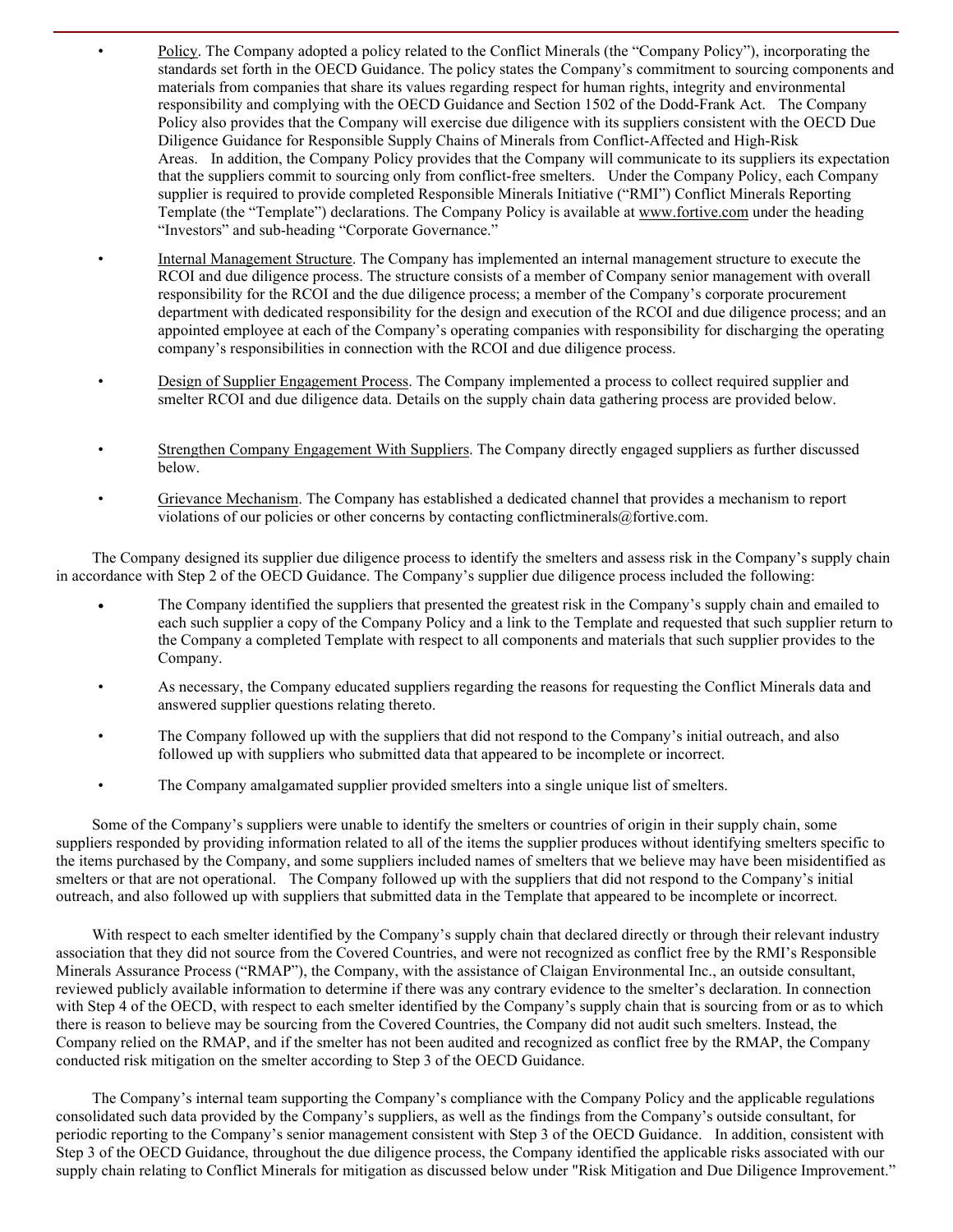#### **Annual Report on Supply Chain Due Diligence**

In accordance with Step 5 of the OECD Guidance, this Conflict Minerals Report has been filed with the U.S. Securities and Exchange Commission. The Conflict Minerals Report is also available at www.fortive.com (under the heading "Investors" and "Sustainability – Policies & Statements.")

### **Results of Due Diligence**

The responses provided by the Company's suppliers resulted in the identification of 345 unique smelters that may have been the source of Conflict Minerals contained in products we contracted to manufacture in 2021. These smelters are identified in Annex I to this report. In addition, Annex II identifies the known and/or possible countries of origin of Conflict Minerals used by the unique smelters identified through the responses provided by the Company's suppliers.

The Company determined that 47 of the identified smelters source, or there is reason to believe may source, Conflict Minerals from the Covered Countries. The Company compared these smelters to the list of smelters that have been audited and recognized as conflict free by the RMAP and, for those smelters that have not been recognized as conflict free by the RMAP, worked with our outside consultant to conduct risk mitigation in accordance with Step 3 of the OECD Guidance, including performing additional due diligence to determine if there was any reason to believe such smelter directly or indirectly finances or benefits armed groups in the Covered Countries.

Notwithstanding these steps, due to the lack of product-level detail provided by the suppliers, the Company was unable to confirm that the necessary Conflict Minerals in its products were processed by any particular smelter or smelters or originated in any particular country.

#### **Risk Mitigation and Due Diligence Improvement**

The Company expects to take the following steps to improve its due diligence measures and to further mitigate the risk that the necessary Conflict Minerals contained in the Company's products finance or benefit armed groups in the Covered Countries:

- continue to seek to include in new supplier contracts a commitment by the supplier to take steps necessary to (a) enable the Company to comply with the Rule, and (b) with respect to smelters in the Company's supply chain that source from the Covered Countries, source only from smelters that have obtained a "conflict-free" designation from an independent, third-party auditor; and
- continue to engage with suppliers to improve the accuracy and completeness of the information provided to the Company about the Company's supply chain.

### *Cautionary Statement about Forward-Looking Statements*

*Certain statements included in this report are "forward-looking statements" within the meaning of the United States federal securities laws. All statements other than historical factual information are forward-looking statements. Forward-looking statements are based on assumptions and assessments made by our management in light of their experience and perceptions of current conditions, expected future developments and other factors they believe to be appropriate. Forward-looking statements are not guarantees of future actions or results, and actual actions or results may differ materially from the actions and results contemplated by our forward-looking statements. Accordingly, you should not place undue reliance on any such forward-looking statements. Information regarding the factors that may cause actual results to differ materially from these forward-looking statements may be found in our SEC filings, including our Annual Report on Form 10-K for the year ended December 31, 2021. These forward-looking statements speak only as of the date of this report and the Company does not assume any obligation to update or revise any forward-looking statement, whether as a result of new information, future events and developments or otherwise.*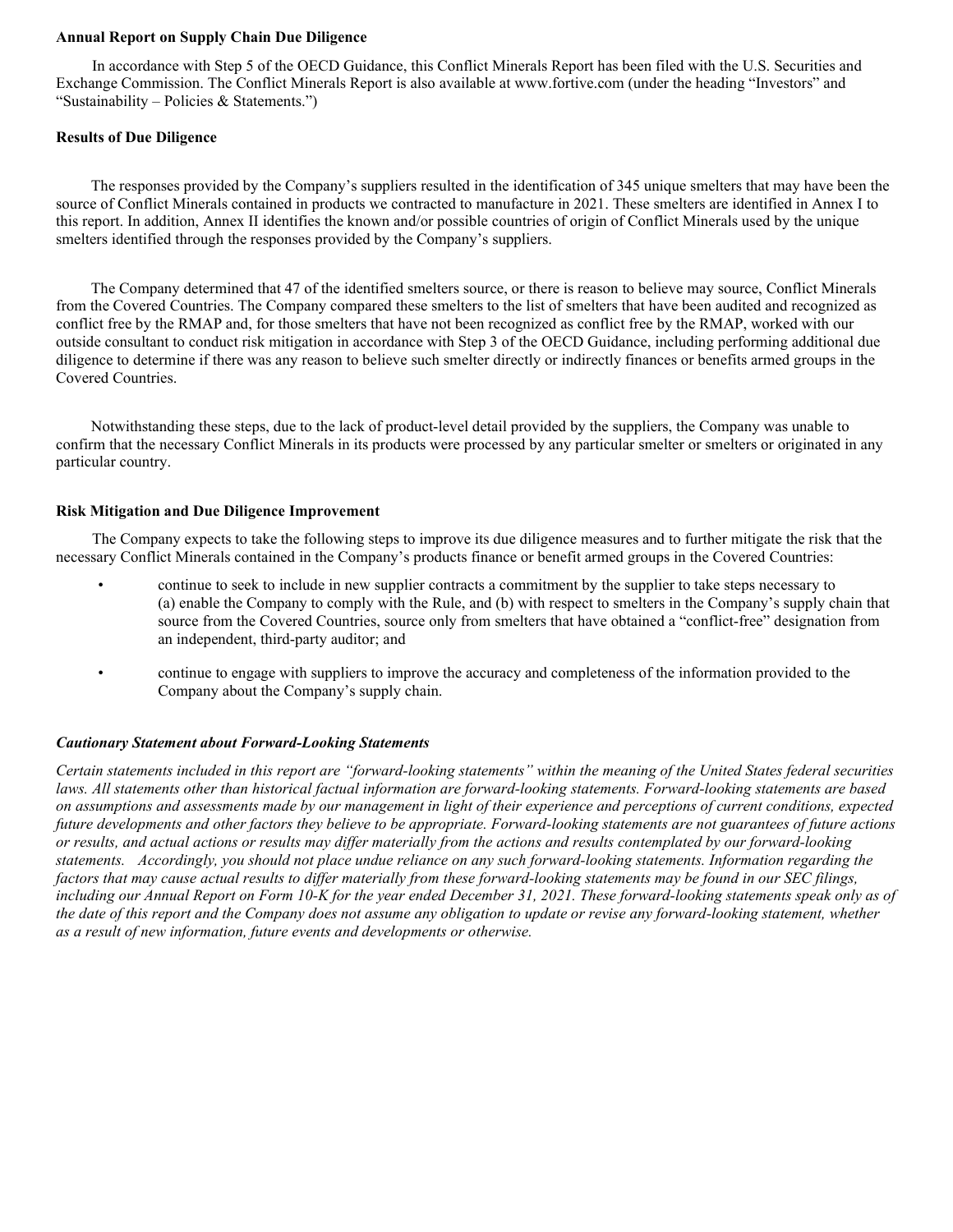# **ANNEX I**

# **Unique Smelters Identified by Fortive Corporation's Suppliers**

| <b>Conflict Mineral</b> | <b>Smelter Name</b>                                              | <b>Country Location of Smelter</b> |
|-------------------------|------------------------------------------------------------------|------------------------------------|
| Gold                    | 8853 S.p.A.                                                      | Italy                              |
| Gold                    | Abington Reldan Metals, LLC                                      | United States of America           |
| Gold                    | <b>Advanced Chemical Company</b>                                 | United States of America           |
| Gold                    | African Gold Refinery*                                           | Uganda                             |
| Gold                    | Aida Chemical Industries Co., Ltd.                               | Japan                              |
| Gold                    | Al Etihad Gold Refinery DMCC                                     | United Arab Emirates               |
| Gold                    | Alexy Metals                                                     | United States of America           |
| Gold                    | Allgemeine Gold-und Silberscheideanstalt<br>A.G.                 | Germany                            |
| Gold                    | Almalyk Mining and Metallurgical Complex<br>(AMMC)               | Uzbekistan                         |
| Gold                    | AngloGold Ashanti Córrego do Sítio<br>Mineração                  | <b>Brazil</b>                      |
| Gold                    | Argor-Heraeus S.A.                                               | Switzerland                        |
| Gold                    | Asahi Pretec Corp.                                               | Japan                              |
| Gold                    | Asahi Refining Canada Ltd.                                       | Canada                             |
| Gold                    | Asahi Refining USA Inc.                                          | United States of America           |
| Gold                    | Asaka Riken Co., Ltd.                                            | Japan                              |
| Gold                    | Atasay Kuyumculuk Sanayi Ve Ticaret A.S.                         | Turkey                             |
| Gold                    | <b>AU Traders and Refiners</b>                                   | South Africa                       |
| Gold                    | Augmont Enterprises Private Limited*                             | India                              |
| Gold                    | Aurubis AG                                                       | Germany                            |
| Gold                    | <b>Bangalore Refinery</b>                                        | India                              |
| Gold                    | Bangko Sentral ng Pilipinas (Central Bank of<br>the Philippines) | Philippines                        |
| Gold                    | Boliden AB                                                       | Sweden                             |
| Gold                    | C. Hafner GmbH + Co. KG                                          | Germany                            |
| Gold                    | C.I Metales Procesados Industriales SAS                          | Colombia                           |
| Gold                    | Caridad                                                          | Mexico                             |
| Gold                    | CCR Refinery - Glencore Canada Corporation                       | Canada                             |
| Gold                    | Cendres + Métaux S.A.                                            | Switzerland                        |
| Gold                    | CGR Metalloys Pvt. Ltd.                                          | India                              |
| Gold                    | Chimet S.p.A.                                                    | Italy                              |
| Gold                    | Chugai Mining                                                    | Japan                              |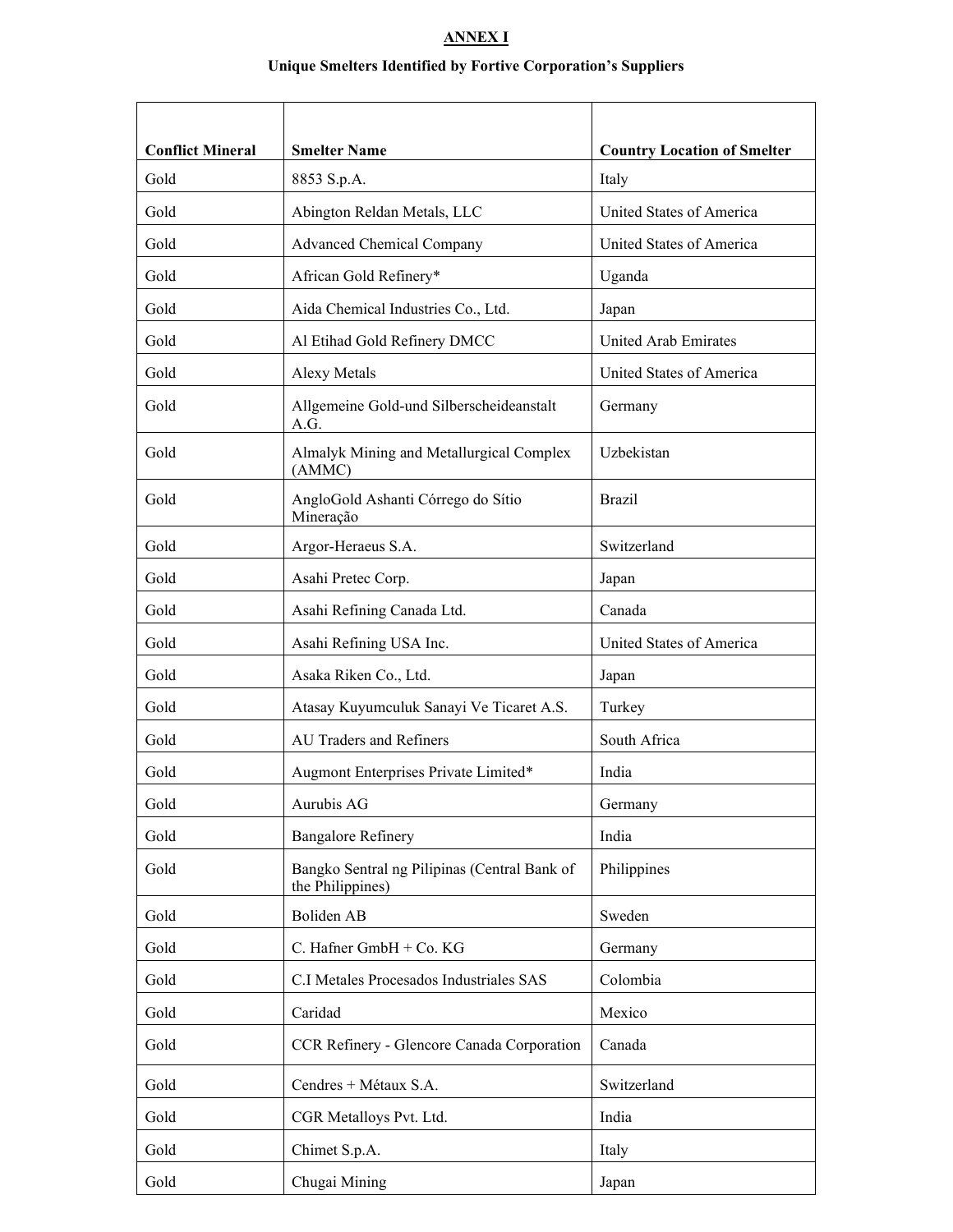| <b>Conflict Mineral</b> | <b>Smelter Name</b>                                        | <b>Country Location of Smelter</b> |
|-------------------------|------------------------------------------------------------|------------------------------------|
| Gold                    | Daye Non-Ferrous Metals Mining Ltd.                        | China                              |
| Gold                    | Degussa Sonne / Mond Goldhandel GmbH                       | Germany                            |
| Gold                    | Dijllah Gold Refinery FZC*                                 | United Arab Emirates               |
| Gold                    | DODUCO Contacts and Refining GmbH                          | Germany                            |
| Gold                    | Dowa                                                       | Japan                              |
| Gold                    | DSC (Do Sung Corporation)                                  | Republic of Korea                  |
| Gold                    | Eco-System Recycling Co., Ltd. East Plant                  | Japan                              |
| Gold                    | Eco-System Recycling Co., Ltd. North Plant                 | Japan                              |
| Gold                    | Eco-System Recycling Co., Ltd. West Plant                  | Japan                              |
| Gold                    | Emerald Jewel Industry India Limited (Unit 1)              | India                              |
| Gold                    | Emerald Jewel Industry India Limited (Unit 2)              | India                              |
| Gold                    | Emerald Jewel Industry India Limited (Unit 3)              | India                              |
| Gold                    | Emerald Jewel Industry India Limited (Unit 4)              | India                              |
| Gold                    | <b>Emirates Gold DMCC</b>                                  | United Arab Emirates               |
| Gold                    | Fidelity Printers and Refiners Ltd.*                       | Zimbabwe                           |
| Gold                    | Fujairah Gold FZC*                                         | United Arab Emirates               |
| Gold                    | GCC Gujrat Gold Centre Pvt. Ltd.                           | India                              |
| Gold                    | Geib Refining Corporation                                  | United States of America           |
| Gold                    | Gold Coast Refinery                                        | Ghana                              |
| Gold                    | Gold Refinery of Zijin Mining Group Co.,<br>Ltd.           | China                              |
| Gold                    | Great Wall Precious Metals Co., Ltd. of<br><b>CBPM</b>     | China                              |
| Gold                    | Guangdong Jinding Gold Limited                             | China                              |
| Gold                    | Guoda Safina High-Tech Environmental<br>Refinery Co., Ltd. | China                              |
| Gold                    | Hangzhou Fuchunjiang Smelting Co., Ltd.                    | China                              |
| Gold                    | Heimerle + Meule GmbH                                      | Germany                            |
| Gold                    | Henan Yuguang Gold & Lead Co., Ltd.                        | China                              |
| Gold                    | Heraeus Germany GmbH & Co. KG                              | Germany                            |
| Gold                    | Heraeus Metals Hong Kong Ltd.                              | China                              |
| Gold                    | Hunan Chenzhou Mining Co., Ltd.                            | China                              |
| Gold                    | Hunan Guiyang yinxing Nonferrous Smelting<br>Co., Ltd.     | China                              |
| Gold                    | HwaSeong CJ Co., Ltd.                                      | Republic of Korea                  |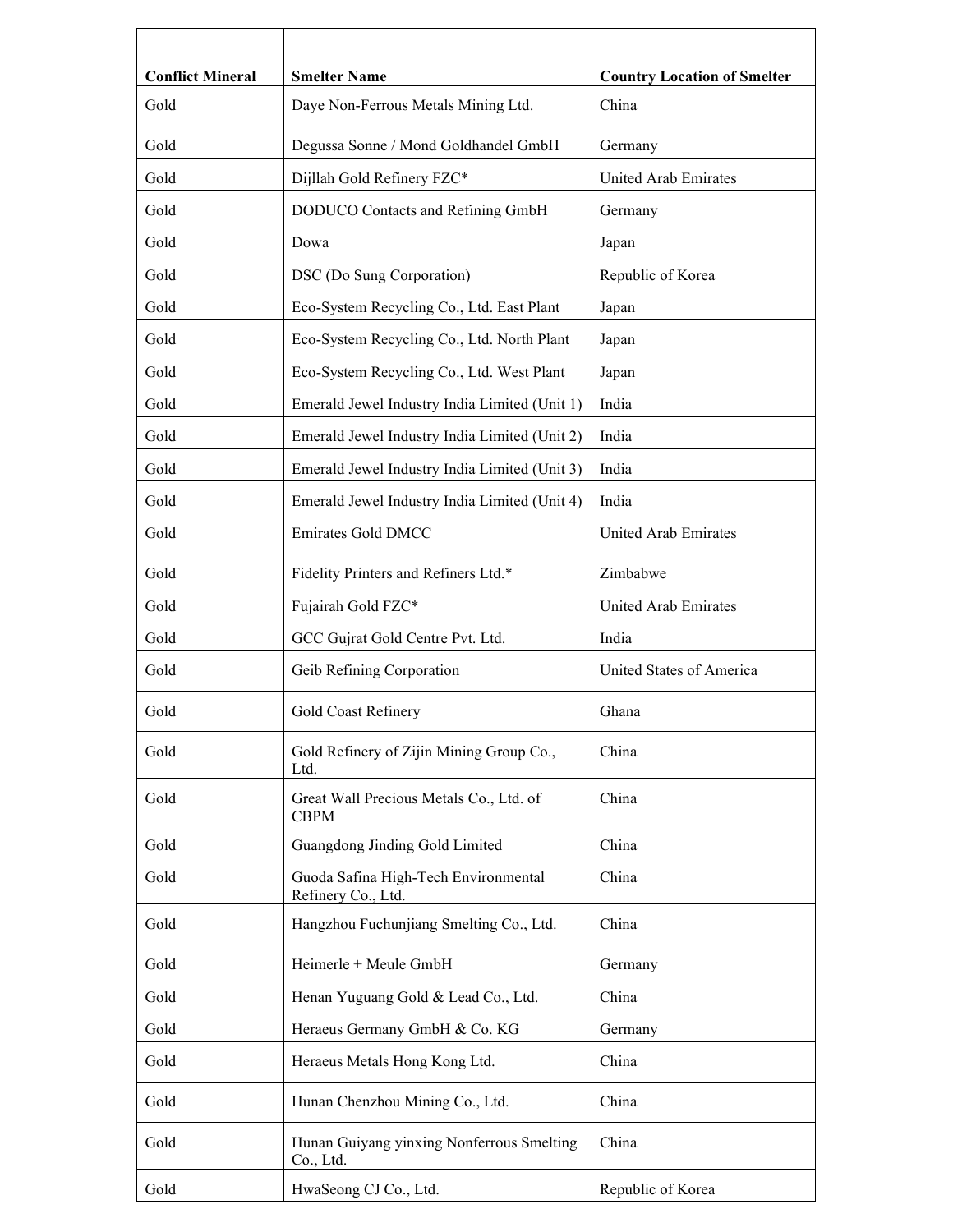| <b>Conflict Mineral</b> | <b>Smelter Name</b>                                                | <b>Country Location of Smelter</b> |
|-------------------------|--------------------------------------------------------------------|------------------------------------|
| Gold                    | Industrial Refining Company*                                       | Belgium                            |
| Gold                    | Inner Mongolia Qiankun Gold and Silver<br>Refinery Share Co., Ltd. | China                              |
| Gold                    | International Precious Metal Refiners*                             | United Arab Emirates               |
| Gold                    | Ishifuku Metal Industry Co., Ltd.                                  | Japan                              |
| Gold                    | Istanbul Gold Refinery                                             | Turkey                             |
| Gold                    | Italpreziosi                                                       | Italy                              |
| Gold                    | JALAN & Company                                                    | India                              |
| Gold                    | Japan Mint                                                         | Japan                              |
| Gold                    | Jiangxi Copper Co., Ltd.                                           | China                              |
| Gold                    | JSC Ekaterinburg Non-Ferrous Metal<br>Processing Plant             | <b>Russian Federation</b>          |
| Gold                    | JSC Novosibirsk Refinery                                           | <b>Russian Federation</b>          |
| Gold                    | <b>JSC</b> Uralelectromed                                          | <b>Russian Federation</b>          |
| Gold                    | JX Nippon Mining & Metals Co., Ltd.                                | Japan                              |
| Gold                    | K.A. Rasmussen                                                     | Norway                             |
| Gold                    | Kaloti Precious Metals*                                            | United Arab Emirates               |
| Gold                    | Kazakhmys Smelting LLC                                             | Kazakhstan                         |
| Gold                    | Kazzinc                                                            | Kazakhstan                         |
| Gold                    | Kennecott Utah Copper LLC                                          | United States of America           |
| Gold                    | KGHM Polska Miedź Spółka Akcyjna                                   | Poland                             |
| Gold                    | Kojima Chemicals Co., Ltd.                                         | Japan                              |
| Gold                    | Korea Zinc Co., Ltd.                                               | Republic of Korea                  |
| Gold                    | Kundan Care Products Ltd.                                          | India                              |
| Gold                    | Kyrgyzaltyn JSC                                                    | Kyrgyzstan                         |
| Gold                    | Kyshtym Copper-Electrolytic Plant ZAO                              | Russian Federation                 |
| Gold                    | L'azurde Company For Jewelry                                       | Saudi Arabia                       |
| Gold                    | L'Orfebre S.A.                                                     | Andorra                            |
| Gold                    | Lingbao Gold Co., Ltd.                                             | China                              |
| Gold                    | Lingbao Jinyuan Tonghui Refinery Co., Ltd.                         | China                              |
| Gold                    | LS-NIKKO Copper Inc.                                               | Republic of Korea                  |
| Gold                    | LT Metal Ltd.                                                      | Japan                              |
| Gold                    | Luoyang Zijin Yinhui Gold Refinery Co., Ltd.                       | China                              |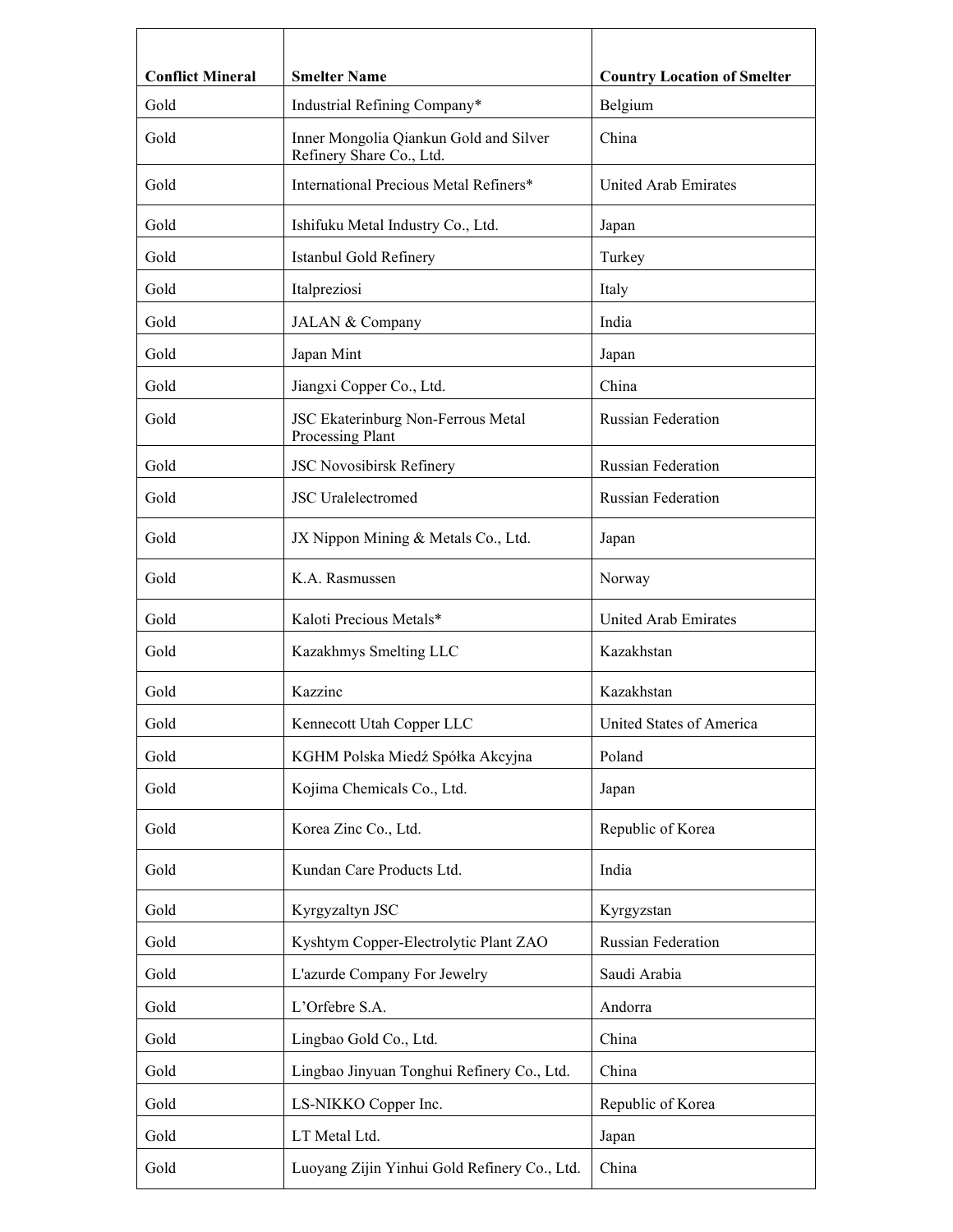| <b>Conflict Mineral</b><br>Gold | <b>Smelter Name</b><br>Marsam Metals                                            | <b>Country Location of Smelter</b><br><b>Brazil</b> |
|---------------------------------|---------------------------------------------------------------------------------|-----------------------------------------------------|
| Gold                            | Materion                                                                        | United States of America                            |
| Gold                            | Matsuda Sangyo Co., Ltd.                                                        | Japan                                               |
| Gold                            | <b>MD</b> Overseas                                                              | India                                               |
| Gold                            | Metal Concentrators SA (Pty) ltd.                                               | South Africa                                        |
| Gold                            | Metallix Refining Inc.                                                          | United States of America                            |
| Gold                            | Metalor Technologies (Hong Kong) Ltd.                                           | China                                               |
| Gold                            | Metalor Technologies (Singapore) Pte., Ltd.                                     | Singapore                                           |
| Gold                            | Metalor Technologies (Suzhou) Ltd.                                              | China                                               |
| Gold                            | Metalor Technologies S.A.                                                       | Switzerland                                         |
| Gold                            | Metalor USA Refining Corporation                                                | United States of America                            |
| Gold                            | Metalúrgica Met-Mex Peñoles S.A. De C.V.                                        | Mexico                                              |
| Gold                            | Mitsubishi Materials Corporation                                                | Japan                                               |
| Gold                            | Mitsui Mining and Smelting Co., Ltd.                                            | Japan                                               |
| Gold                            | MMTC-PAMP India Pvt., Ltd.                                                      | India                                               |
| Gold                            | Modeltech Sdn Bhd                                                               | Malaysia                                            |
| Gold                            | Morris and Watson                                                               | New Zealand                                         |
| Gold                            | Moscow Special Alloys Processing Plant                                          | <b>Russian Federation</b>                           |
| Gold                            | Nadir Metal Rafineri San. Ve Tic. A.Ş.                                          | Turkey                                              |
| Gold                            | Navoi Mining and Metallurgical Combinat                                         | Uzbekistan                                          |
| Gold                            | NH Recytech Company                                                             | Republic of Korea                                   |
| Gold                            | Nihon Material Co., Ltd.                                                        | Japan                                               |
| Gold                            | Ögussa Österreichische Gold- und Silber-<br>Scheideanstalt GmbH                 | Austria                                             |
| Gold                            | Ohura Precious Metal Industry Co., Ltd.                                         | Japan                                               |
| Gold                            | OJSC "The Gulidov Krasnoyarsk Non-<br>Ferrous Metals Plant" (OJSC Krastsvetmet) | Russian Federation                                  |
| Gold                            | PAMP S.A.                                                                       | Switzerland                                         |
| Gold                            | Pease & Curren                                                                  | United States of America                            |
| Gold                            | Penglai Penggang Gold Industry Co., Ltd.                                        | China                                               |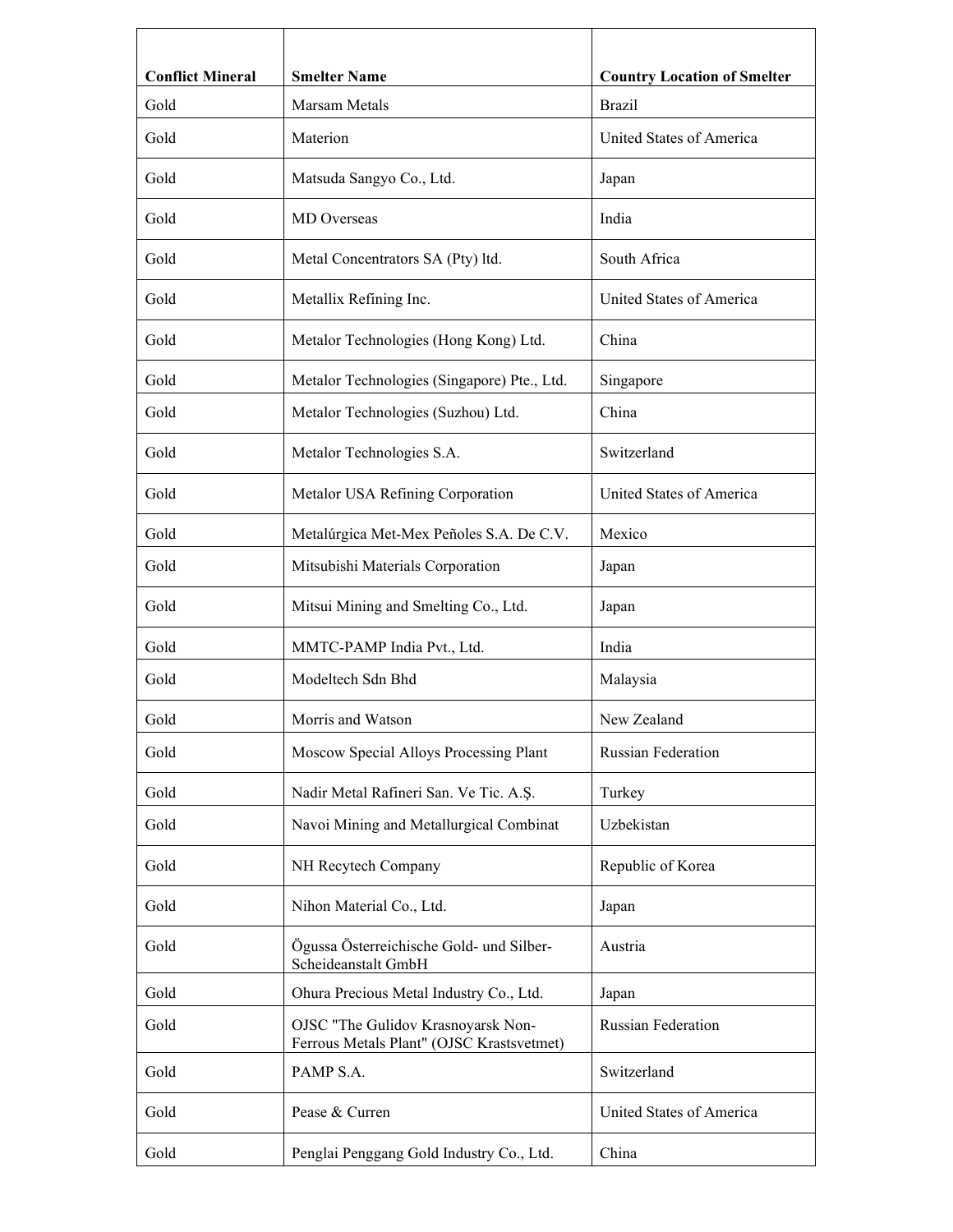| <b>Conflict Mineral</b> | <b>Smelter Name</b>                                        | <b>Country Location of Smelter</b> |
|-------------------------|------------------------------------------------------------|------------------------------------|
| Gold                    | Planta Recuperadora de Metales SpA                         | Chile                              |
| Gold                    | Prioksky Plant of Non-Ferrous Metals                       | <b>Russian Federation</b>          |
| Gold                    | PT Aneka Tambang (Persero) Tbk                             | Indonesia                          |
| Gold                    | PX Précinox S.A.                                           | Switzerland                        |
| Gold                    | QG Refining, LLC                                           | United States of America           |
| Gold                    | Rand Refinery (Pty) Ltd.                                   | South Africa                       |
| Gold                    | Refinery of Seemine Gold Co., Ltd.                         | China                              |
| Gold                    | Remondis PMR B.V.                                          | Netherlands                        |
| Gold                    | Royal Canadian Mint                                        | Canada                             |
| Gold                    | <b>SAAMP</b>                                               | France                             |
| Gold                    | Sabin Metal Corp.                                          | United States of America           |
| Gold                    | Safimet S.p.A.                                             | Italy                              |
| Gold                    | SAFINA A.S.                                                | Czech Republic                     |
| Gold                    | Sai Refinery                                               | India                              |
| Gold                    | <b>Samduck Precious Metals</b>                             | Republic of Korea                  |
| Gold                    | Samwon Metals Corp.                                        | Republic of Korea                  |
| Gold                    | Sancus ZFS (L'Orfebre, SA)                                 | Colombia                           |
| Gold                    | SAXONIA Edelmetalle GmbH                                   | Germany                            |
| Gold                    | Sellem industries Ltd.                                     | United Kingdom                     |
| Gold                    | SEMPSA Joyería Platería S.A.                               | Spain                              |
| Gold                    | Shandong Gold Smelting Co., Ltd.                           | China                              |
| Gold                    | Shandong Humon Smelting Co., Ltd.                          | China                              |
| Gold                    | Shandong Tiancheng Biological Gold<br>Industrial Co., Ltd. | China                              |
| Gold                    | Shandong Zhaojin Gold & Silver Refinery<br>Co., Ltd.       | China                              |
| Gold                    | Shenzhen Zhonghenglong Real Industry Co.,<br>Ltd.          | China                              |
| Gold                    | Shirpur Gold Refinery Ltd.*                                | India                              |
| Gold                    | Sichuan Tianze Precious Metals Co., Ltd.                   | China                              |
| Gold                    | Singway Technology Co., Ltd.                               | Taiwan, Province of China          |
| Gold                    | SOE Shyolkovsky Factory of Secondary<br>Precious Metals    | Russian Federation                 |
| Gold                    | Solar Applied Materials Technology Corp.                   | Taiwan, Province of China          |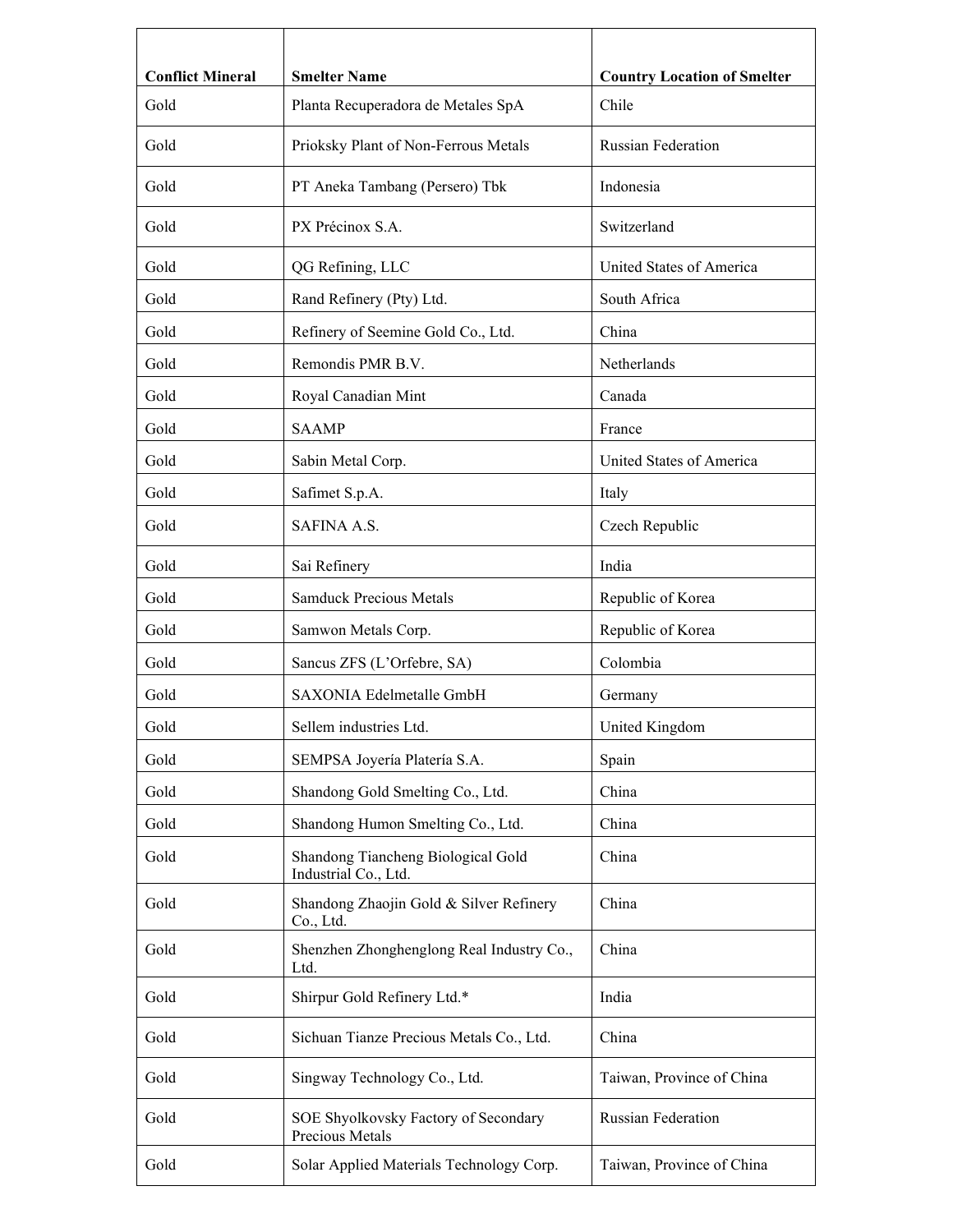| <b>Conflict Mineral</b> | <b>Smelter Name</b>                                                     | <b>Country Location of Smelter</b> |
|-------------------------|-------------------------------------------------------------------------|------------------------------------|
| Gold                    | Sovereign Metals                                                        | India                              |
| Gold                    | State Research Institute Center for Physical<br>Sciences and Technology | Lithuania                          |
| Gold                    | Sudan Gold Refinery*                                                    | Sudan                              |
| Gold                    | Sumitomo Metal Mining Co., Ltd.                                         | Japan                              |
| Gold                    | SungEel HiMetal Co., Ltd.                                               | Republic of Korea                  |
| Gold                    | Super Dragon Technology Co., Ltd.                                       | Taiwan, Province of China          |
| Gold                    | T.C.A S.p.A                                                             | Italy                              |
| Gold                    | Tanaka Kikinzoku Kogyo K.K.                                             | Japan                              |
| Gold                    | Tokuriki Honten Co., Ltd.                                               | Japan                              |
| Gold                    | Tongling Nonferrous Metals Group Co., Ltd.                              | China                              |
| Gold                    | TOO Tau-Ken-Altyn                                                       | Kazakhstan                         |
| Gold                    | Torecom                                                                 | Republic of Korea                  |
| Gold                    | Umicore Precious Metals Thailand                                        | Thailand                           |
| Gold                    | Umicore S.A. Business Unit Precious Metals<br>Refining                  | Belgium                            |
| Gold                    | United Precious Metal Refining, Inc.                                    | United States of America           |
| Gold                    | Valcambi S.A.                                                           | Switzerland                        |
| Gold                    | Value Trading*                                                          | Belgium                            |
| Gold                    | WEEEREFINING                                                            | France                             |
| Gold                    | Western Australian Mint trading as The Perth<br>Mint                    | Australia                          |
| Gold                    | WIELAND Edelmetalle GmbH                                                | Germany                            |
| Gold                    | Yamakin Co., Ltd.                                                       | Japan                              |
| Gold                    | Yokohama Metal Co., Ltd.                                                | Japan                              |
| Gold                    | Yunnan Copper Industry Co., Ltd.                                        | China                              |
| Gold                    | Zhongkuang Gold Industry Co., Ltd.                                      | China                              |
| Gold                    | Zhongyuan Gold Smelter of Zhongjin Gold<br>Corporation                  | China                              |
| Tantalum                | Asaka Riken Co., Ltd.                                                   | Japan                              |
| Tantalum                | Changsha South Tantalum Niobium Co., Ltd.                               | China                              |
| Tantalum                | D Block Metals, LLC                                                     | United States of America           |
| Tantalum                | Exotech Inc.                                                            | United States of America           |
| Tantalum                | F&X Electro-Materials Ltd.                                              | China                              |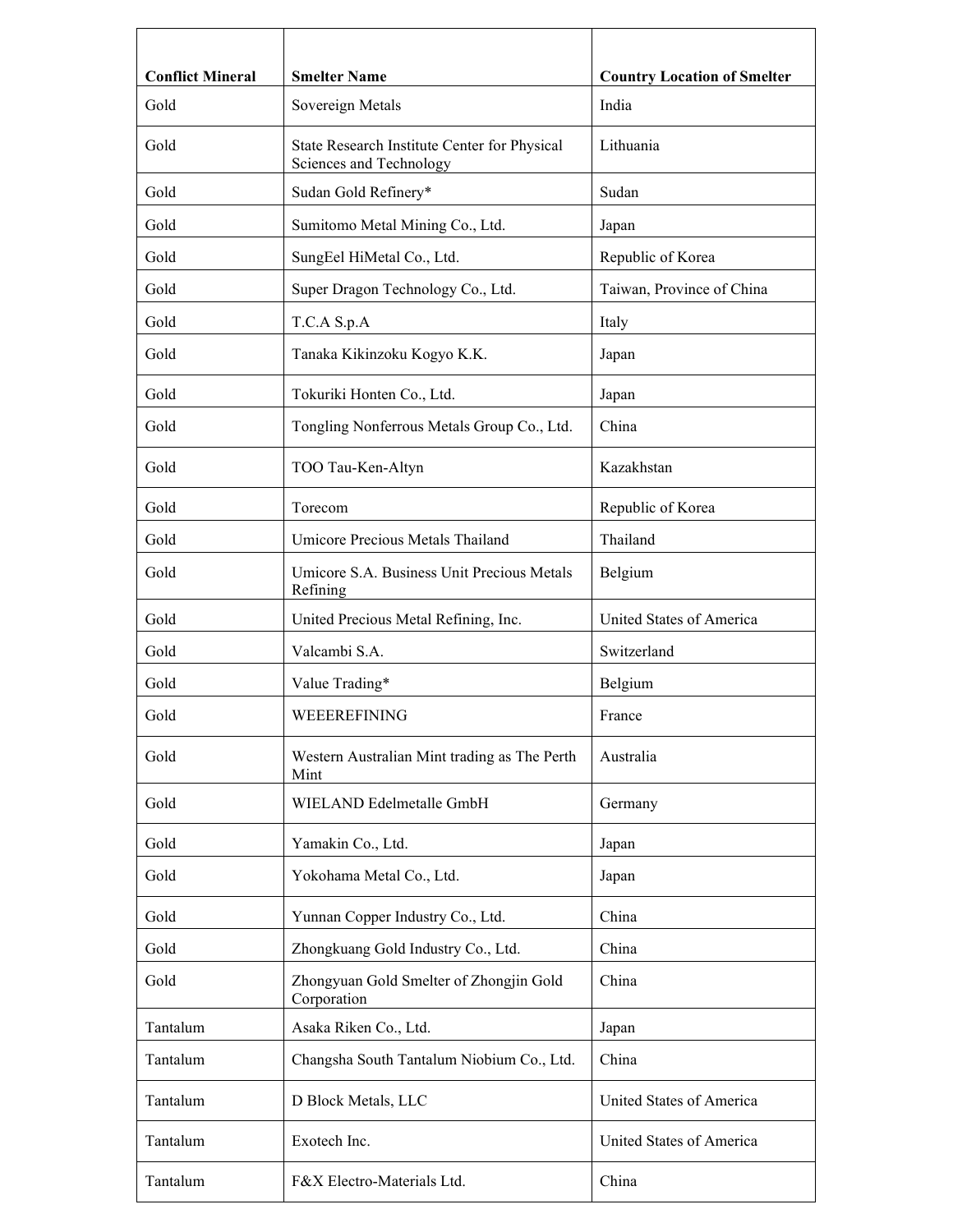| <b>Conflict Mineral</b><br>Tantalum | <b>Smelter Name</b><br>FIR Metals & Resource Ltd.    | <b>Country Location of Smelter</b><br>China |
|-------------------------------------|------------------------------------------------------|---------------------------------------------|
|                                     |                                                      |                                             |
| Tantalum                            | Global Advanced Metals Aizu                          | Japan                                       |
| Tantalum                            | Global Advanced Metals Boyertown                     | United States of America                    |
| Tantalum                            | H.C. Starck Hermsdorf GmbH                           | Germany                                     |
| Tantalum                            | H.C. Starck Inc.                                     | United States of America                    |
| Tantalum                            | Hengyang King Xing Lifeng New Materials<br>Co., Ltd. | China                                       |
| Tantalum                            | Jiangxi Dinghai Tantalum & Niobium Co.,<br>Ltd.      | China                                       |
| Tantalum                            | Jiangxi Tuohong New Raw Material                     | China                                       |
| Tantalum                            | JiuJiang JinXin Nonferrous Metals Co., Ltd.          | China                                       |
| Tantalum                            | JiuJiang Tanbre Co., Ltd.                            | China                                       |
| Tantalum                            | Jiujiang Zhongao Tantalum & Niobium Co.,<br>Ltd.     | China                                       |
| Tantalum                            | KEMET de Mexico                                      | Mexico                                      |
| Tantalum                            | LSM Brasil S.A.                                      | <b>Brazil</b>                               |
| Tantalum                            | Meta Materials                                       | United Kingdom                              |
| Tantalum                            | Metallurgical Products India Pvt., Ltd.              | India                                       |
| Tantalum                            | Mineração Taboca S.A.                                | Brazil                                      |
| Tantalum                            | Mitsui Mining & Smelting                             | Japan                                       |
| Tantalum                            | Ningxia Orient Tantalum Industry Co., Ltd.           | China                                       |
| Tantalum                            | NPM Silmet AS                                        | Estonia                                     |
| Tantalum                            | QuantumClean                                         | United States of America                    |
| Tantalum                            | Resind Indústria e Comércio Ltda.                    | <b>Brazil</b>                               |
| Tantalum                            | Solikamsk Magnesium Works OAO                        | Russian Federation                          |
| Tantalum                            | Taki Chemical Co., Ltd.                              | Japan                                       |
| Tantalum                            | TANIOBIS Co., Ltd.                                   | Thailand                                    |
| Tantalum                            | <b>TANIOBIS GmbH</b>                                 | Germany                                     |
| Tantalum                            | TANIOBIS Japan Co., Ltd.                             | Japan                                       |
| Tantalum                            | TANIOBIS Smelting GmbH & Co. KG                      | Germany                                     |
| Tantalum                            | <b>Telex Metals</b>                                  | United States of America                    |
| Tantalum                            | Ulba Metallurgical Plant JSC                         | Kazakhstan                                  |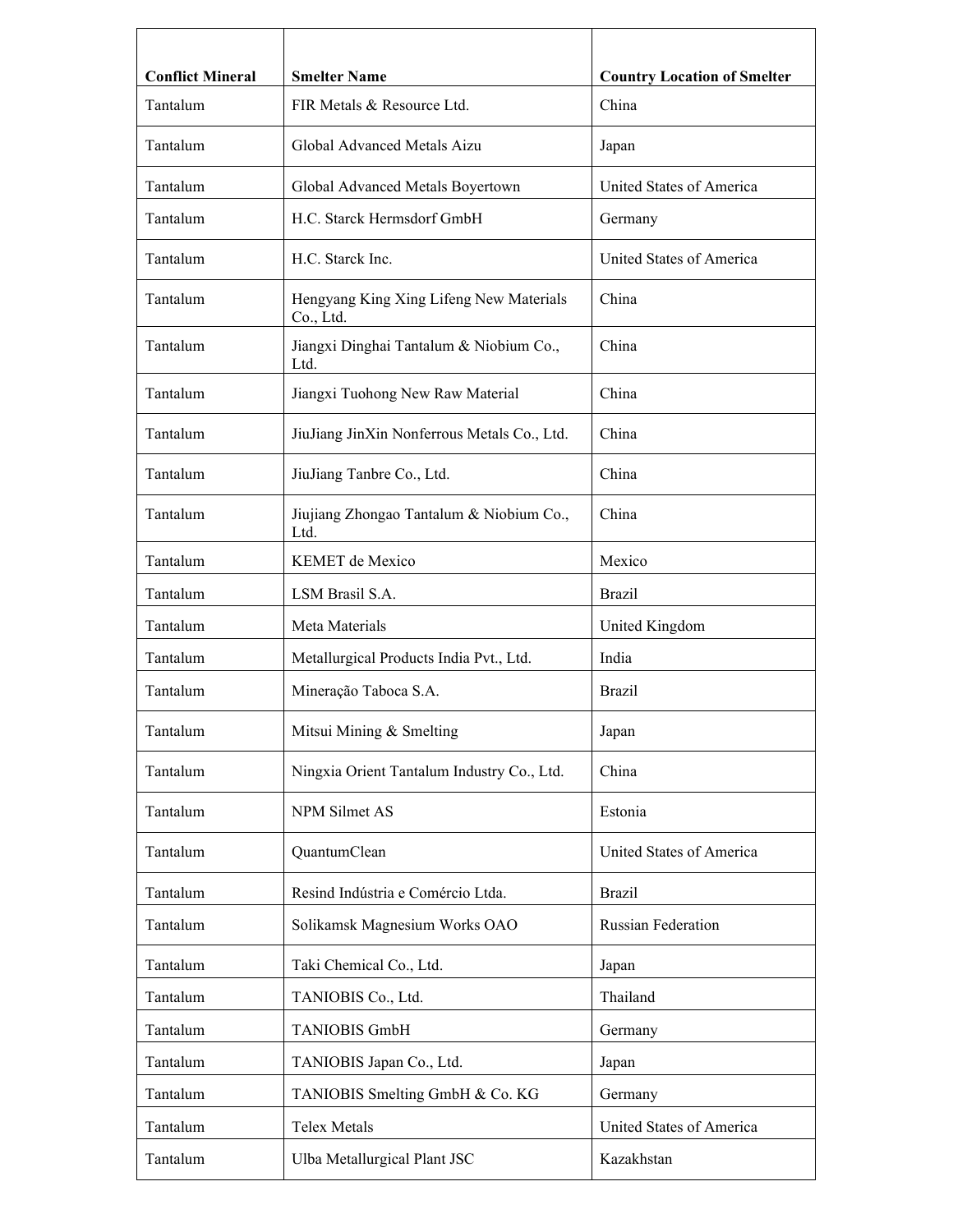| <b>Conflict Mineral</b><br>Tantalum | <b>Smelter Name</b><br>XIMEI RESOURCES (GUANGDONG)                                       | <b>Country Location of Smelter</b><br>China |
|-------------------------------------|------------------------------------------------------------------------------------------|---------------------------------------------|
|                                     | Limited                                                                                  |                                             |
| Tantalum                            | XinXing HaoRong Electronic Material Co.,<br>Ltd.                                         | China                                       |
| Tantalum                            | Yancheng Jinye New Material Technology<br>Co., Ltd                                       | China                                       |
| Tantalum                            | Yanling Jincheng Tantalum & Niobium Co.,<br>Ltd.                                         | China                                       |
| Tin                                 | Alpha                                                                                    | United States of America                    |
| Tin                                 | An Vinh Joint Stock Mineral Processing<br>Company                                        | Vietnam                                     |
| Tin                                 | Chenzhou Yunxiang Mining and Metallurgy<br>Co., Ltd.                                     | China                                       |
| Tin                                 | Chifeng Dajingzi Tin Industry Co., Ltd.                                                  | China                                       |
| Tin                                 | China Tin Group Co., Ltd.                                                                | China                                       |
| Tin                                 | CRM Fundicao De Metais E Comercio De<br>Equipamentos Eletronicos Do Brasil Ltda          | <b>Brazil</b>                               |
| Tin                                 | CRM Synergies                                                                            | Spain                                       |
| Tin                                 | CV Ayi Jaya                                                                              | Indonesia                                   |
| Tin                                 | CV Venus Inti Perkasa                                                                    | Indonesia                                   |
| Tin                                 | Dongguan CiEXPO Environmental<br>Engineering Co., Ltd.                                   | China                                       |
| Tin                                 | Dowa                                                                                     | Japan                                       |
| Tin                                 | Electro-Mechanical Facility of the Cao Bang<br>Minerals & Metallurgy Joint Stock Company | Vietnam                                     |
| Tin                                 | <b>EM Vinto</b>                                                                          | <b>Bolivia</b>                              |
| Tin                                 | Estanho de Rondônia S.A.                                                                 | <b>Brazil</b>                               |
| Tin                                 | Fabrica Auricchio Industria e Comercio Ltda.                                             | <b>Brazil</b>                               |
| Tin                                 | Fenix Metals                                                                             | Poland                                      |
| Tin                                 | Gejiu City Fuxiang Industry and Trade Co.,<br>Ltd.                                       | China                                       |
| Tin                                 | Gejiu Kai Meng Industry and Trade LLC                                                    | China                                       |
| Tin                                 | Gejiu Non-Ferrous Metal Processing Co., Ltd.                                             | China                                       |
| Tin                                 | Gejiu Yunxin Nonferrous Electrolysis Co.,<br>Ltd.                                        | China                                       |
| Tin                                 | Gejiu Zili Mining And Metallurgy Co., Ltd.                                               | China                                       |
| Tin                                 | Guangdong Hanhe Non-Ferrous Metal Co.,<br>Ltd.                                           | China                                       |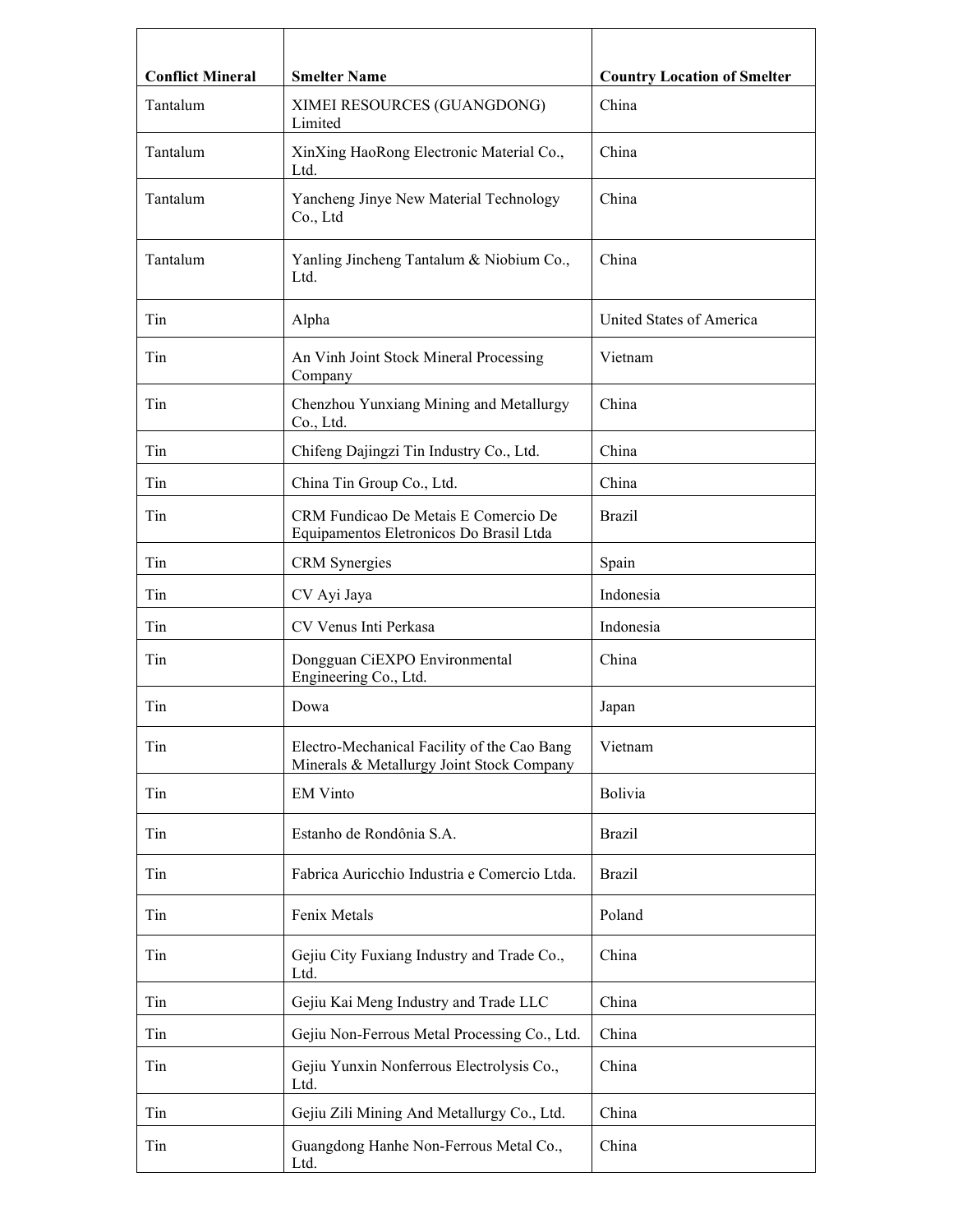| <b>Conflict Mineral</b> | <b>Smelter Name</b>                                 | <b>Country Location of Smelter</b> |
|-------------------------|-----------------------------------------------------|------------------------------------|
| Tin                     | HuiChang Hill Tin Industry Co., Ltd.                | China                              |
| Tin                     | Jiangxi New Nanshan Technology Ltd.                 | China                              |
| Tin                     | Luna Smelter, Ltd.                                  | Rwanda                             |
| Tin                     | Ma'anshan Weitai Tin Co., Ltd.                      | China                              |
| Tin                     | Magnu's Minerais Metais e Ligas Ltda.               | <b>Brazil</b>                      |
| Tin                     | Malaysia Smelting Corporation (MSC)                 | Malaysia                           |
| Tin                     | Melt Metais e Ligas S.A.                            | <b>Brazil</b>                      |
| Tin                     | Metallic Resources, Inc.                            | United States of America           |
| Tin                     | Metallo Belgium N.V.                                | Belgium                            |
| Tin                     | Metallo Spain S.L.U.                                | Spain                              |
| Tin                     | Mineração Taboca S.A.                               | <b>Brazil</b>                      |
| Tin                     | Minsur                                              | Peru                               |
| Tin                     | Mitsubishi Materials Corporation                    | Japan                              |
| Tin                     | Modeltech Sdn Bhd                                   | Malaysia                           |
| Tin                     | Nghe Tinh Non-Ferrous Metals Joint Stock<br>Company | Vietnam                            |
| Tin                     | Novosibirsk Processing Plant Ltd.                   | Russian Federation                 |
| Tin                     | O.M. Manufacturing (Thailand) Co., Ltd.             | Thailand                           |
| Tin                     | O.M. Manufacturing Philippines, Inc.                | Philippines                        |
| Tin                     | Operaciones Metalurgical S.A.                       | <b>Bolivia</b>                     |
| Tin                     | Pongpipat Company Limited                           | Myanmar                            |
| Tin                     | Precious Minerals and Smelting Limited              | India                              |
| Tin                     | PT Aries Kencana Sejahtera                          | Indonesia                          |
| Tin                     | PT Artha Cipta Langgeng                             | Indonesia                          |
| Tin                     | PT ATD Makmur Mandiri Jaya                          | Indonesia                          |
| Tin                     | PT Babel Inti Perkasa                               | Indonesia                          |
| Tin                     | PT Babel Surya Alam Lestari                         | Indonesia                          |
| Tin                     | PT Bangka Serumpun                                  | Indonesia                          |
| Tin                     | PT Belitung Industri Sejahtera                      | Indonesia                          |
| Tin                     | PT Bukit Timah                                      | Indonesia                          |
| Tin                     | PT Cipta Persada Mulia                              | Indonesia                          |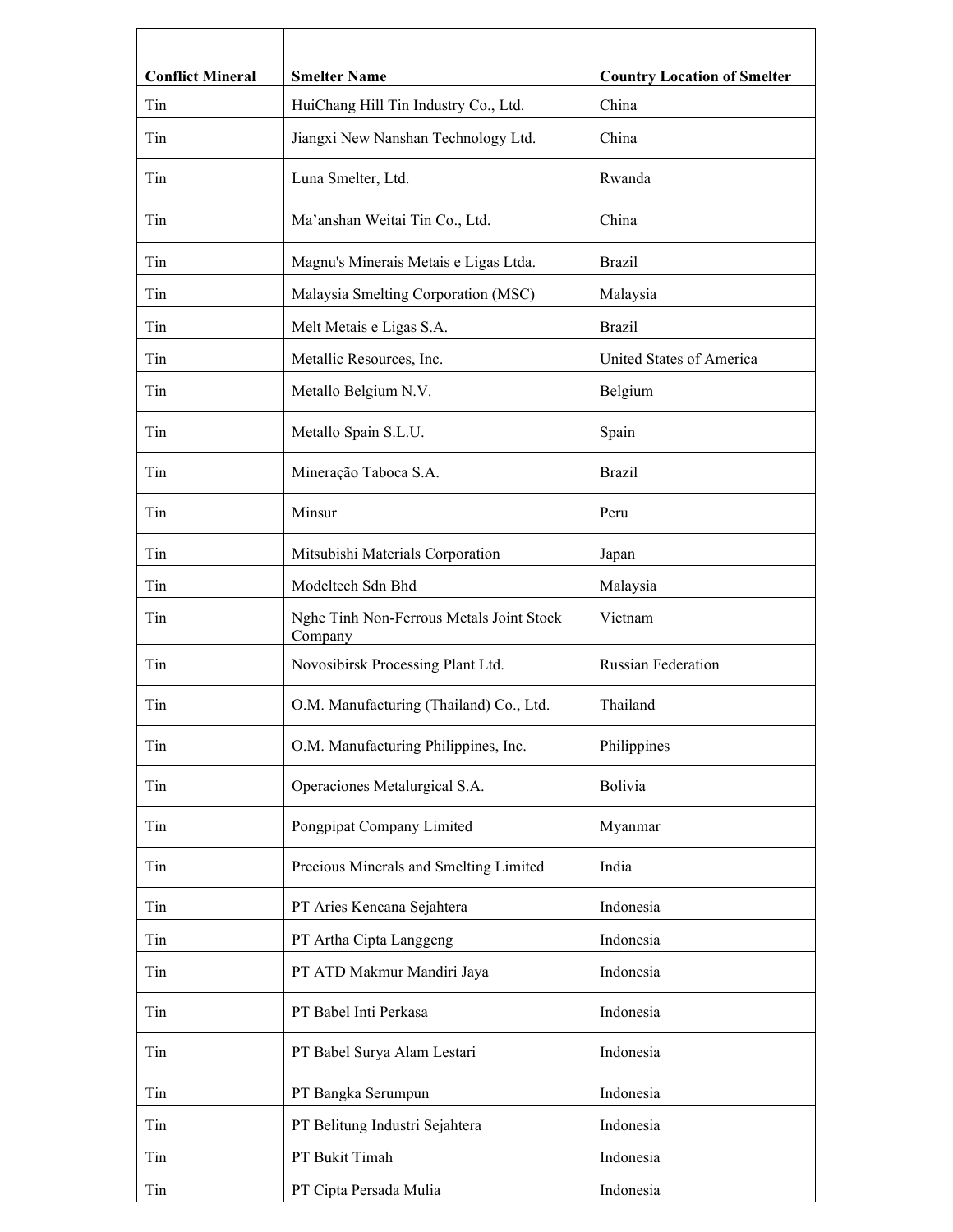| <b>Conflict Mineral</b> | <b>Smelter Name</b>                                   | <b>Country Location of Smelter</b> |
|-------------------------|-------------------------------------------------------|------------------------------------|
| Tin                     | PT Lautan Harmonis Sejahtera                          | Indonesia                          |
| Tin                     | PT Masbro Alam Stania                                 | Indonesia                          |
| Tin                     | PT Menara Cipta Mulia                                 | Indonesia                          |
| Tin                     | PT Mitra Stania Prima                                 | Indonesia                          |
| Tin                     | PT Mitra Sukses Globalindo                            | Indonesia                          |
| Tin                     | PT Panca Mega Persada                                 | Indonesia                          |
| Tin                     | PT Prima Timah Utama                                  | Indonesia                          |
| Tin                     | PT Rajawali Rimba Perkasa                             | Indonesia                          |
| Tin                     | PT Rajehan Ariq                                       | Indonesia                          |
| Tin                     | PT Refined Bangka Tin                                 | Indonesia                          |
| Tin                     | PT Sariwiguna Binasentosa                             | Indonesia                          |
| Tin                     | PT Stanindo Inti Perkasa                              | Indonesia                          |
| Tin                     | PT Sukses Inti Makmur                                 | Indonesia                          |
| Tin                     | PT Timah Nusantara                                    | Indonesia                          |
| Tin                     | PT Timah Tbk Kundur                                   | Indonesia                          |
| Tin                     | PT Timah Tbk Mentok                                   | Indonesia                          |
| Tin                     | PT Tinindo Inter Nusa                                 | Indonesia                          |
| Tin                     | Resind Indústria e Comércio Ltda.                     | <b>Brazil</b>                      |
| Tin                     | Rui Da Hung                                           | Taiwan, Province of China          |
| Tin                     | Soft Metais Ltda.                                     | <b>Brazil</b>                      |
| Tin                     | Super Ligas                                           | <b>Brazil</b>                      |
| Tin                     | Thai Nguyen Mining and Metallurgy Co., Ltd.           | Vietnam                            |
| Tin                     | Thaisarco                                             | Thailand                           |
| Tin                     | Tin Technology & Refining                             | United States of America           |
| Tin                     | Tuyen Quang Non-Ferrous Metals Joint Stock<br>Company | Vietnam                            |
| Tin                     | VQB Mineral and Trading Group JSC                     | Vietnam                            |
| Tin                     | White Solder Metalurgia e Mineração Ltda.             | <b>Brazil</b>                      |
| Tin                     | Yunnan Chengfeng Non-ferrous Metals Co.,<br>Ltd.      | China                              |
| Tin                     | Yunnan Tin Company Limited                            | China                              |
| Tin                     | Yunnan Yunfan Non-ferrous Metals Co., Ltd.            | China                              |
| Tungsten                | A.L.M.T. Corp.                                        | Japan                              |
| Tungsten                | <b>ACL Metais Eireli</b>                              | <b>Brazil</b>                      |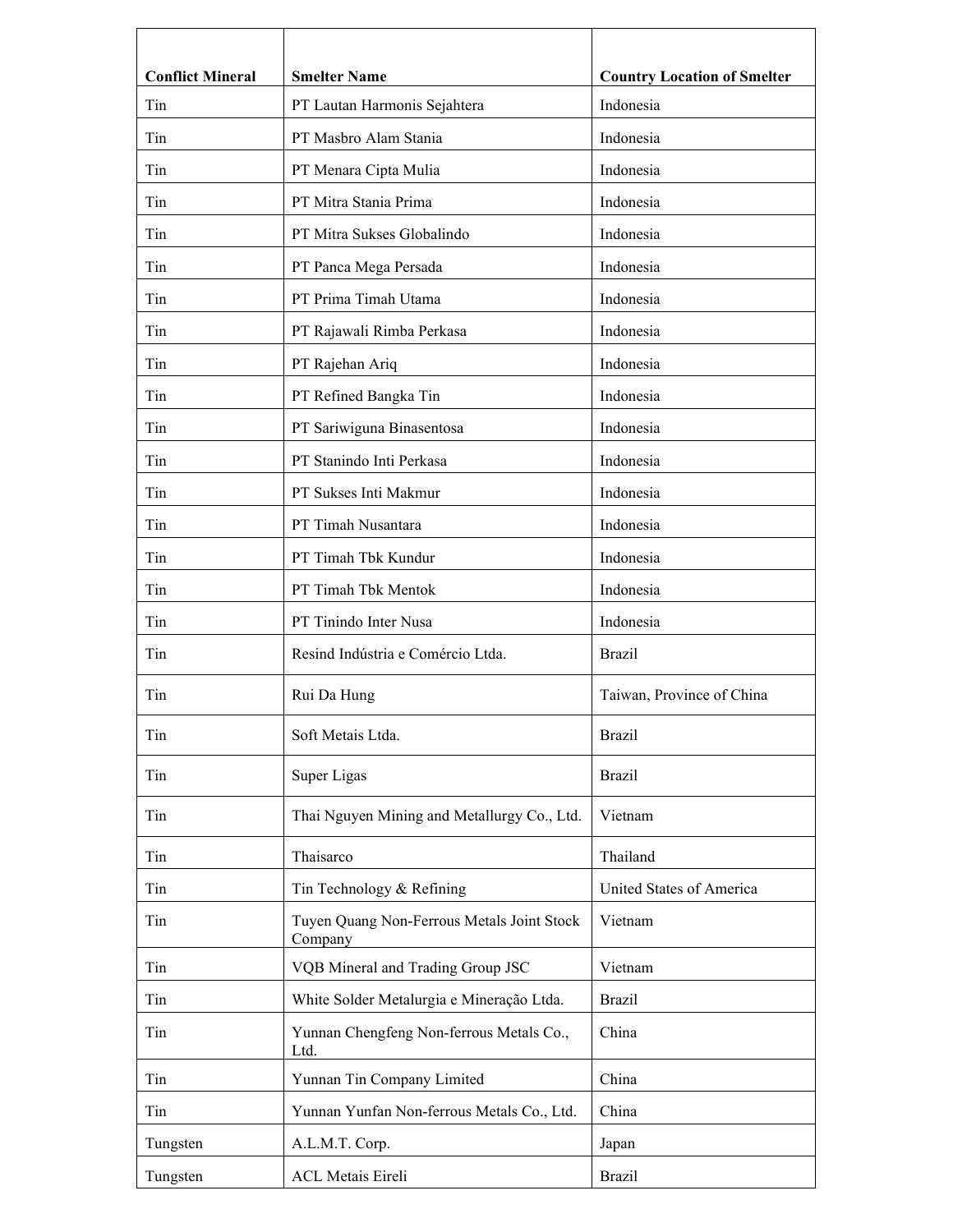| <b>Conflict Mineral</b> | <b>Smelter Name</b>                                              | <b>Country Location of Smelter</b> |
|-------------------------|------------------------------------------------------------------|------------------------------------|
| Tungsten                | Albasteel Industria e Comercio de Ligas Para<br>Fundicao Ltd.    | <b>Brazil</b>                      |
| Tungsten                | Artek LLC                                                        | <b>Russian Federation</b>          |
| Tungsten                | Asia Tungsten Products Vietnam Ltd.                              | Vietnam                            |
| Tungsten                | Chenzhou Diamond Tungsten Products Co.,<br>Ltd.                  | China                              |
| Tungsten                | China Molybdenum Tungsten Co., Ltd.                              | China                              |
| Tungsten                | Chongyi Zhangyuan Tungsten Co., Ltd.                             | China                              |
| Tungsten                | CNMC (Guangxi) PGMA Co., Ltd.                                    | China                              |
| Tungsten                | Cronimet Brasil Ltda.                                            | <b>Brazil</b>                      |
| Tungsten                | Fujian Ganmin RareMetal Co., Ltd.                                | China                              |
| Tungsten                | Fujian Xinlu Tungsten                                            | China                              |
| Tungsten                | Ganzhou Haichuang Tungsten Co., Ltd.                             | China                              |
| Tungsten                | Ganzhou Huaxing Tungsten Products Co.,<br>Ltd.                   | China                              |
| Tungsten                | Ganzhou Jiangwu Ferrotungsten Co., Ltd.                          | China                              |
| Tungsten                | Ganzhou Seadragon W & Mo Co., Ltd.                               | China                              |
| Tungsten                | GEM Co., Ltd                                                     | China                              |
| Tungsten                | Global Tungsten & Powders Corp.                                  | United States of America           |
| Tungsten                | Guangdong Xianglu Tungsten Co., Ltd.                             | China                              |
| Tungsten                | H.C. Starck Tungsten GmbH                                        | Germany                            |
| Tungsten                | Hunan Chenzhou Mining Co., Ltd.                                  | China                              |
| Tungsten                | Hunan Chunchang Nonferrous Metals Co.,<br>Ltd.                   | China                              |
| Tungsten                | Hydrometallurg, JSC                                              | Russian Federation                 |
| Tungsten                | Japan New Metals Co., Ltd.                                       | Japan                              |
| Tungsten                | Jiangwu H.C. Starck Tungsten Products Co.,<br>Ltd.               | China                              |
| Tungsten                | Jiangxi Gan Bei Tungsten Co., Ltd.                               | China                              |
| Tungsten                | Jiangxi Minmetals Gao'an Non-ferrous Metals<br>Co., Ltd.         | China                              |
| Tungsten                | Jiangxi Tonggu Non-ferrous Metallurgical &<br>Chemical Co., Ltd. | China                              |
| Tungsten                | Jiangxi Xinsheng Tungsten Industry Co., Ltd.                     | China                              |
| Tungsten                | Jiangxi Yaosheng Tungsten Co., Ltd.                              | China                              |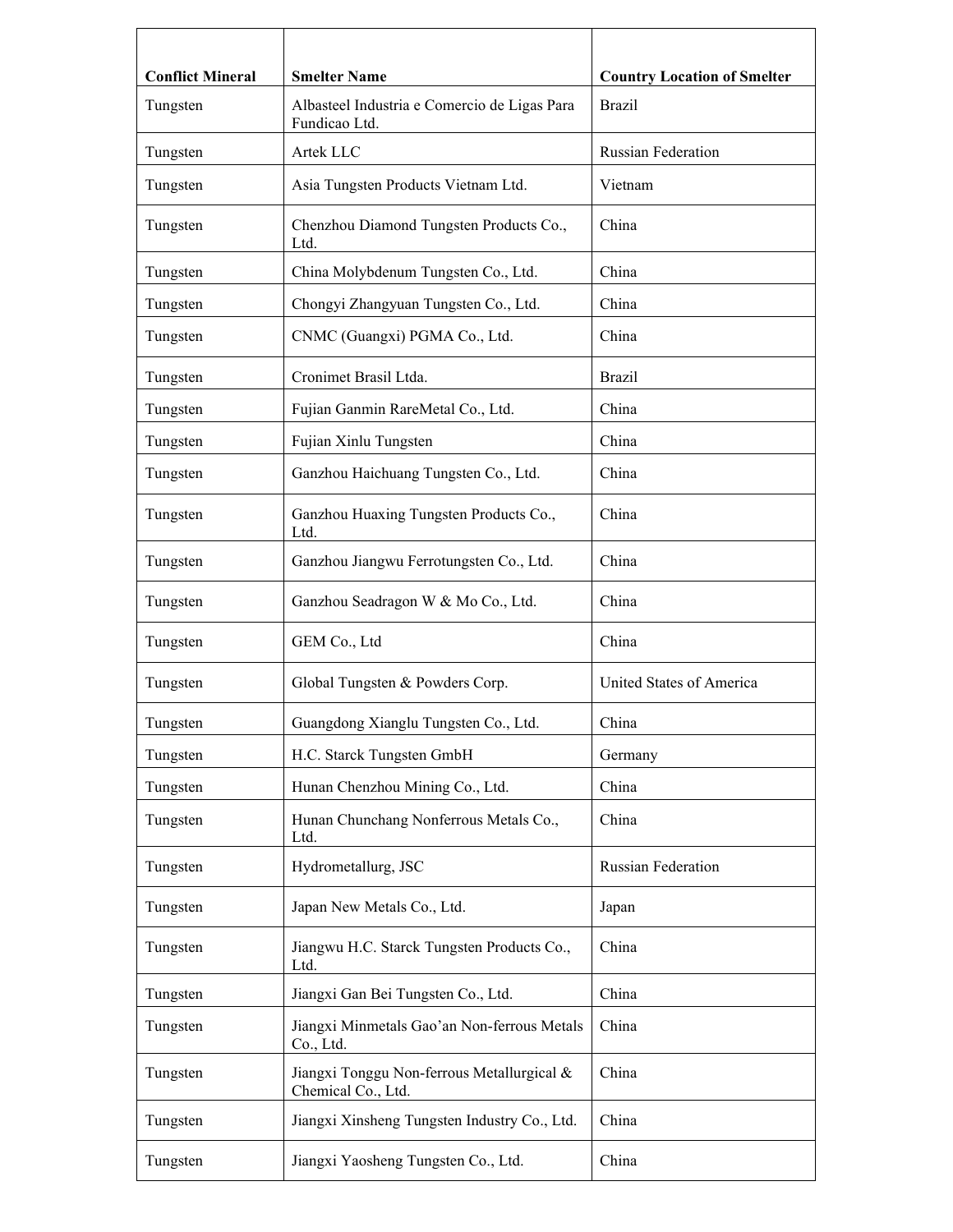| <b>Conflict Mineral</b> | <b>Smelter Name</b>                                            | <b>Country Location of Smelter</b> |
|-------------------------|----------------------------------------------------------------|------------------------------------|
| Tungsten                | JSC "Kirovgrad Hard Alloys Plant"                              | <b>Russian Federation</b>          |
| Tungsten                | Kennametal Fallon                                              | United States of America           |
| Tungsten                | Kennametal Huntsville                                          | United States of America           |
| Tungsten                | KGETS Co., Ltd.                                                | Republic of Korea                  |
| Tungsten                | Lianyou Metals Co., Ltd.                                       | Taiwan, Province of China          |
| Tungsten                | Malipo Haiyu Tungsten Co., Ltd.                                | China                              |
| Tungsten                | Masan High-Tech Materials                                      | Vietnam                            |
| Tungsten                | Moliren Ltd                                                    | <b>Russian Federation</b>          |
| Tungsten                | Niagara Refining LLC                                           | United States of America           |
| Tungsten                | NPP Tyazhmetprom LLC                                           | <b>Russian Federation</b>          |
| Tungsten                | OOO "Technolom" 1                                              | <b>Russian Federation</b>          |
| Tungsten                | OOO 'Technolom" 2                                              | <b>Russian Federation</b>          |
| Tungsten                | Philippine Chuangxin Industrial Co., Inc.                      | Philippines                        |
| Tungsten                | TANIOBIS Smelting GmbH & Co. KG                                | Germany                            |
| Tungsten                | Unecha Refractory Metals Plant                                 | <b>Russian Federation</b>          |
| Tungsten                | Wolfram Bergbau und Hütten AG                                  | Austria                            |
| Tungsten                | Woltech Korea Co., Ltd.                                        | Republic of Korea                  |
| Tungsten                | Xiamen Tungsten (H.C.) Co., Ltd.                               | China                              |
| Tungsten                | Xiamen Tungsten Co., Ltd.                                      | China                              |
| Tungsten                | Xinfeng Huarui Tungsten & Molybdenum<br>New Material Co., Ltd. | China                              |

\* Smelters believed to be sourcing from the Covered Countries that are not RMAP compliant.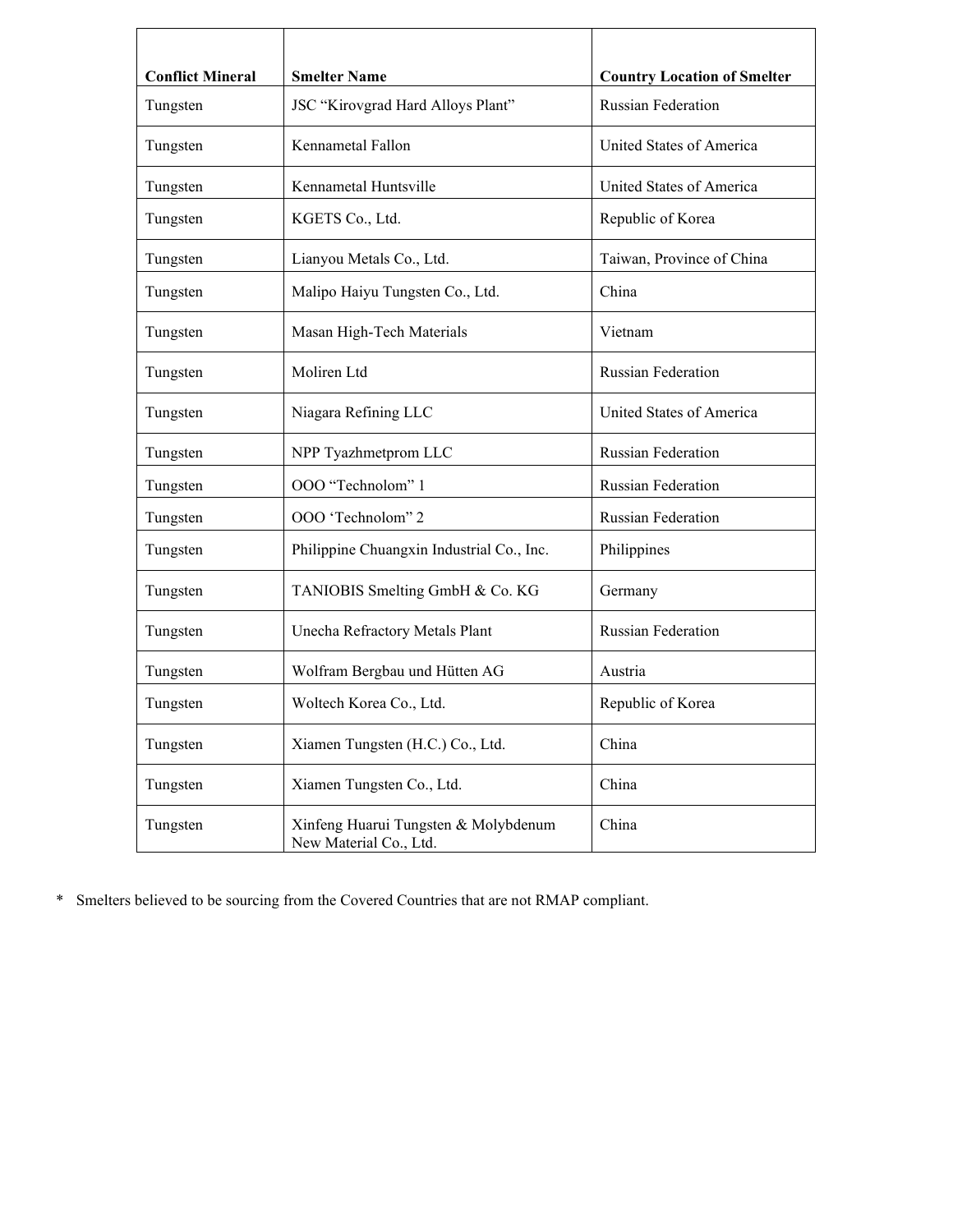## **ANNEX II**

# **Known and/or Possible Countries of Origin Based on Information Provided by Fortive Corporation's Suppliers**

| Gold                 | Tantalum                        | Tin                                    | Tungsten                               |
|----------------------|---------------------------------|----------------------------------------|----------------------------------------|
| <b>ARGENTINA</b>     | <b>AUSTRALIA</b>                | <b>AUSTRALIA</b>                       | <b>BOLIVIA</b>                         |
| <b>AUSTRALIA</b>     | <b>BRAZIL</b>                   | <b>BOLIVIA</b>                         | <b>BRAZIL</b>                          |
| <b>BELGIUM</b>       | <b>CHINA</b>                    | <b>BRAZIL</b>                          | <b>BURUNDI</b>                         |
| <b>BRAZIL</b>        | DEMOCRATIC REPUBLIC OF<br>CONGO | <b>BURUNDI</b>                         | <b>CHINA</b>                           |
| <b>BURKINA FASO</b>  | <b>MOZAMBIQUE</b>               | <b>CHINA</b>                           | <b>DEMOCRATIC</b><br>REPUBLIC OF CONGO |
| <b>CANADA</b>        | <b>NIGERIA</b>                  | <b>DEMOCRATIC</b><br>REPUBLIC OF CONGO | <b>RUSSIAN FEDERATION</b>              |
| <b>CHINA</b>         | <b>RUSSIAN FEDERATION</b>       | <b>INDIA</b>                           | <b>RWANDA</b>                          |
| <b>COLOMBIA</b>      | <b>RWANDA</b>                   | <b>INDONESIA</b>                       | <b>VIETNAM</b>                         |
| CÔTE D'IVOIRE        |                                 | LAOS                                   |                                        |
| <b>EGYPT</b>         |                                 | <b>MYANMAR</b>                         |                                        |
| <b>ERITREA</b>       |                                 | <b>NAMIBIA</b>                         |                                        |
| <b>FRENCH GUIANA</b> |                                 | <b>NIGERIA</b>                         |                                        |
| <b>GERMANY</b>       |                                 | <b>PERU</b>                            |                                        |
| <b>GHANA</b>         |                                 | <b>PORTUGAL</b>                        |                                        |
| <b>GUYANA</b>        |                                 | <b>RUSSIAN FEDERATION</b>              |                                        |
| <b>HONDURAS</b>      |                                 | <b>RWANDA</b>                          |                                        |
| <b>INDIA</b>         |                                 | TANZANIA                               |                                        |
| <b>INDONESIA</b>     |                                 | <b>THAILAND</b>                        |                                        |
| <b>JAPAN</b>         |                                 | <b>VIETNAM</b>                         |                                        |
| <b>KAZAKHSTAN</b>    |                                 |                                        |                                        |
| <b>KYRGYZSTAN</b>    |                                 |                                        |                                        |
| MALI                 |                                 |                                        |                                        |
| <b>MEXICO</b>        |                                 |                                        |                                        |
| <b>NEW ZEALAND</b>   |                                 |                                        |                                        |
| PAPUA NEW GUINEA     |                                 |                                        |                                        |
| <b>PHILIPPINES</b>   |                                 |                                        |                                        |
| <b>POLAND</b>        |                                 |                                        |                                        |
| RUSSIAN FEDERATION   |                                 |                                        |                                        |
| <b>SERBIA</b>        |                                 |                                        |                                        |
| <b>SOUTH AFRICA</b>  |                                 |                                        |                                        |